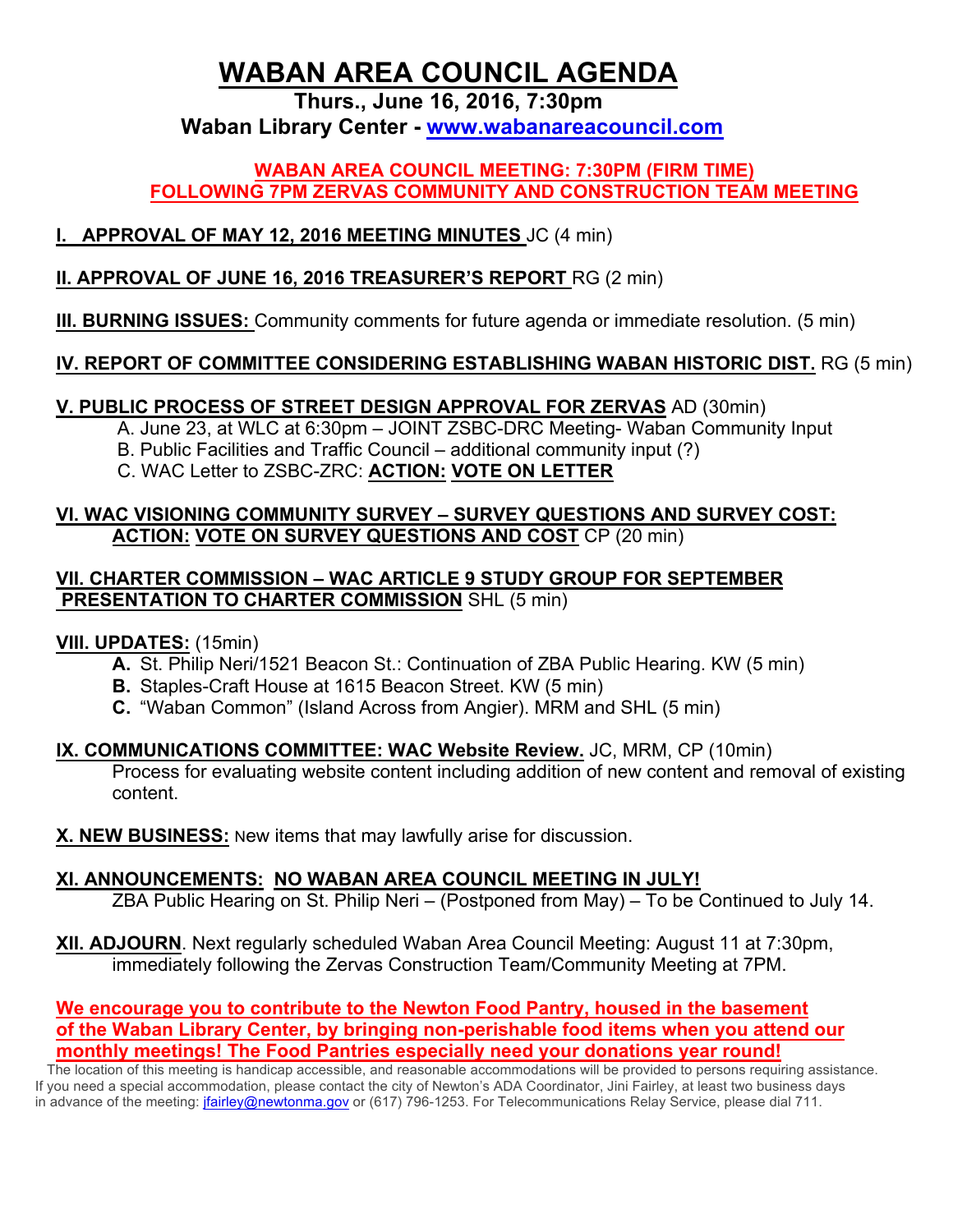#### **AGENDA ATTACHMENT: DRAFT LETTER re ZERVAS STREET DESIGN**

#### **DRAFT**

# **Waban Area Council**

www.wabanareacouncil.com wabanareacouncil@newtonma.gov

June 16, 2016

Zervas Building Committee Design Review Committee Newton City Hall 1000 Commonwealth Ave. Newton, MA 02459

#### *Re: Street and Traffic Designs for the New Zervas School*

Dear xxx<sup>-</sup>

We are writing to request that your committees take into account the discussions the Waban Area Council held about the new Zervas and both past and future traffic and safety around school arrival, departure, and in general along Beethoven, Allen and Evelyn.

Attached are minutes from two meetings we hosted for neighbors, abutters, and city officials.

Common concerns were the amount of traffic currently generated by the school, as well as the consequences of widening Beethoven further. The safety of children walking to school and the safety and neighborliness of both Beethoven and Allen in the off hours were a significant concern.

Waban Area Council heard several suggestions that could both save the city in construction funds (by not widening Beethoven or adding a right-turn lane), and improve the congestion on Beethoven and Beacon during peak traffic times. We hope you will consider these.

We also hope that you will take into account the current City planning efforts around transportation, the application of which in this neighborhood would further support neighborhood quality of life, student health and safety, while also alleviating congestion in front of schools.

Sincerely,

**Waban Area Council**

**By**: Sallee Lipshutz, President